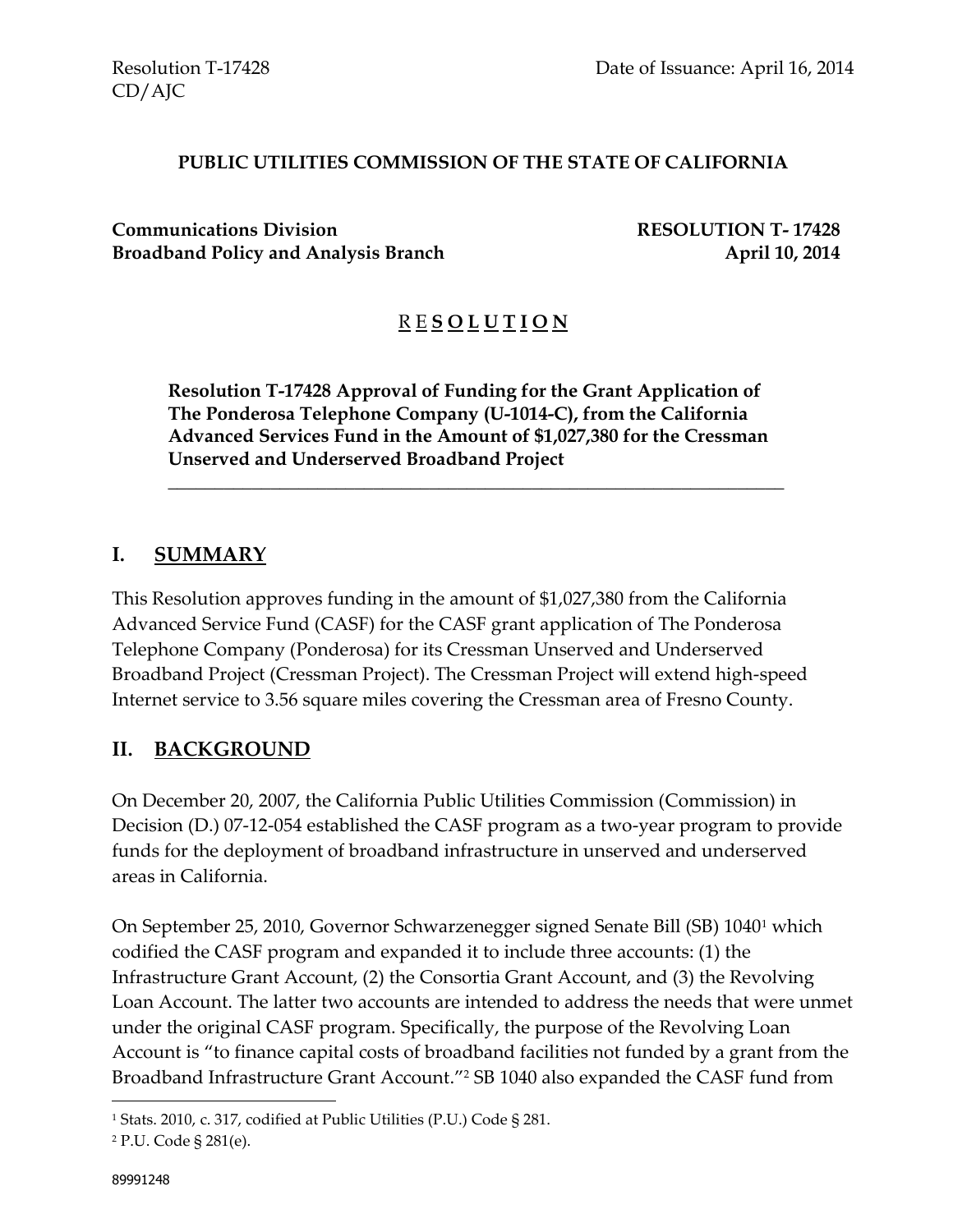\$100 million to \$225 million adding \$100 million to the Infrastructure Grant Account and allocating \$10 million and \$15 million to the Consortia Grant Account and the Revolving Loan Account, respectively.<sup>3</sup>

On February 1, 2012, the Commission approved D.12-02-015 to implement new guidelines for the Infrastructure Grant and Revolving Loan Accounts. Key provisions of the Decision include:

- A maximum CASF grant award of 70 percent of project costs for unserved areas and 60 percent for underserved areas;
- A definition of an underserved area, "where broadband is available, but no wireline or wireless facilities-based provider offers service at advertised speeds of at least 6 megabits per second (Mbps) downstream and 1.5 Mbps upstream (6 Mbps  $/1.5$  Mbps $)'$  and
- A Revolving Loan Program to provide supplemental financing for projects also applying for CASF grant funding (up to 20% of projects costs, with a maximum of \$500,000), utilizing the same project and applicant eligibility requirements as the Infrastructure Grant Program.

Consequently, on May 10, 2012, the Commission approved Resolution T-17362 which established the application deadlines for the CASF Broadband Infrastructure Grant Account and the Revolving Loan Account as follows:

- October 1, 2012, for unserved areas;
- February 1, 2013, for underserved areas not previously funded by the CASF and hybrid projects that cover both unserved and underserved areas; and,
- A date to be determined for projects in underserved areas where the existing broadband infrastructure was partially funded by a CASF grant.

On February 1, 2013, Ponderosa, an incumbent local exchange carrier, submitted an application for CASF funding in the underserved area of Cressman in Fresno County.

# **III. NOTICE/PROTESTS**

Communications Division (CD) posted the proposed project area map, census block groups (CBG), and zip codes by county for the Cressman Project on the Commission's CASF webpage under "Pending New CASF Applications to Offer Broadband as of February 11, 2013." CD did not receive any challenges from any broadband provider purporting to provide service at served speeds in the proposed project areas.

 $\overline{a}$ 

<sup>3</sup> P.U. Code § 281(b)(1).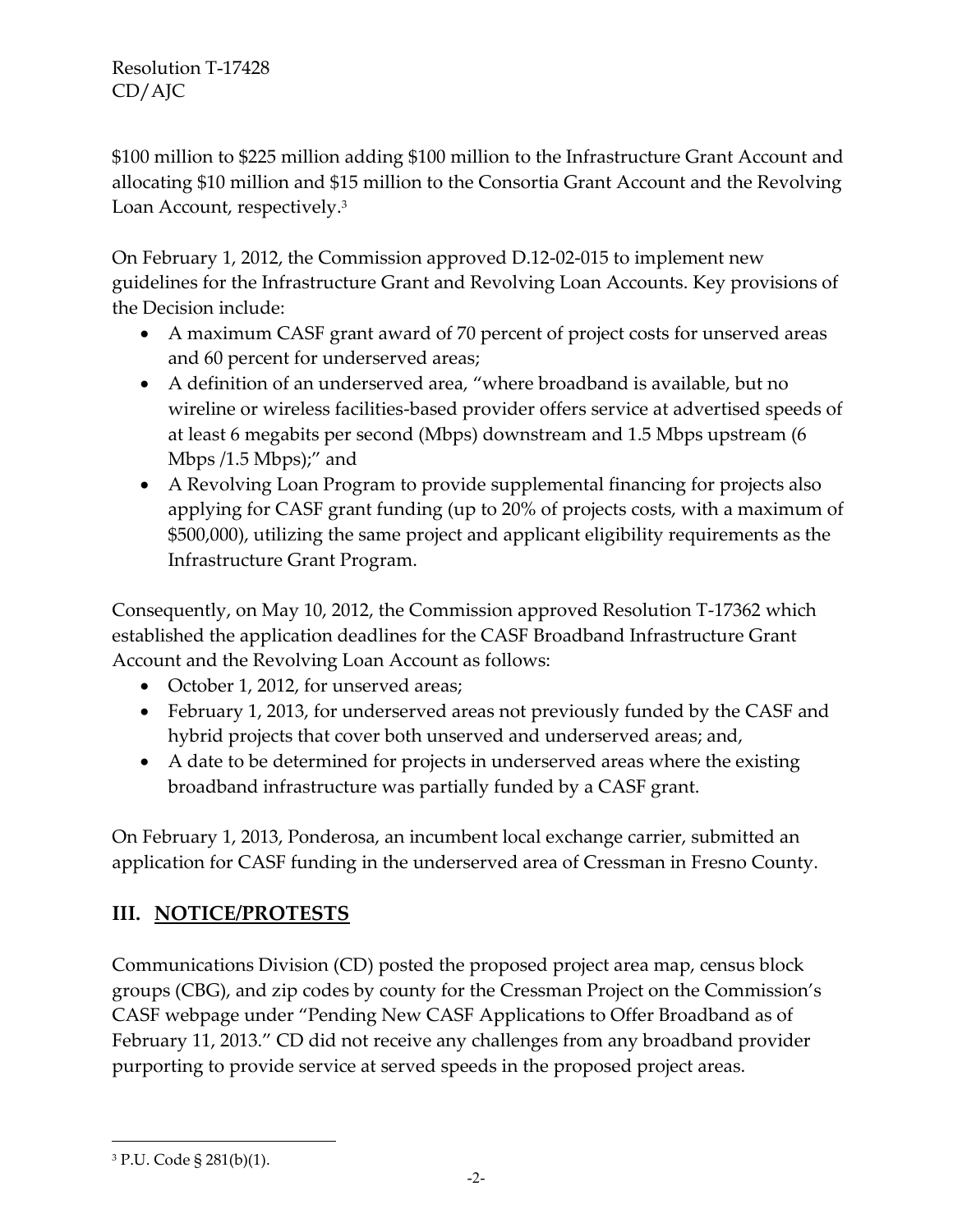## **IV. DISCUSSION**

This Resolution adopts CD's recommended CASF fund award of \$1,027,380 for the Cressman Project. This award represents 60% of the total project cost of \$1,712,300. Key project information and maps are shown on pages A-1 through A-3 of Appendix A.

#### A. Project Overview

 $\overline{a}$ 

Ponderosa has been a provider of local exchange service for more than 100 years. Aside from local exchange service, it also provides communities with broadband services. With the Cressman Project, Ponderosa proposes to bring broadband services to the Cressman area of Fresno County. Currently, the project area does not receive any broadband service, except for a half mile road (between Wild Iris Lane and Upper Cressman Road) that receives Ponderosa's Asymmetric xDSL at speeds that qualify only as underserved.<sup>4</sup> The Cressman Project proposes a combination of upgrading an existing system and installing new systems and infrastructure in order to provide high speed Internet service over a 3.56 square mile area. The CBGs impacted by the project area are: 060190064022 and 060190064026.

Ponderosa proposes to expand their existing network by extending fiber optic backhaul facilities and connecting to multiple Broadband Loop Carrier systems (BLC). The fiber will extend from an upgraded BLC site at Sierra Cedars to two new BLC sites at Lower Cressman and Rush Creek. The installations will utilize Ponderosa's existing copper distribution plants in a fiber-to-the-node configuration and deploy VDSL2 and ADSL2+ technologies to connect end-users.

Ponderosa targeted the area for broadband deployment because of the existence of customer demand and economic viability. Ponderosa determined that the project is economically feasible with the assistance of a CASF grant of \$1,027,380, or 60% of total project costs, to supplement Ponderosa's funding of \$684,920.

When complete, the Cressman Project will reach an estimated 70 households, including 59 that are currently unserved and 11 that are currently underserved.<sup>5</sup> Ponderosa estimates the project will initially yield 52 of the 70 potential subscriber households in the

<sup>4</sup> The California Interactive Broadband Availability map and the map on page A-3 of Appendix A show the Cressman Project area receives broadband at underserved speeds. However, based on more detailed and up-to-date information, CD has determined that the majority of the area is actually unserved. See Section C, Project Evaluation and Recommendation for Funding, for a more in-depth discussion.

<sup>5</sup> Pondersa currently supplies broadband to 11 customers within the Cressman Project area at speeds at or below 3 Mbps downstream and 384 kilobits per second upstream, which qualifies as underserved.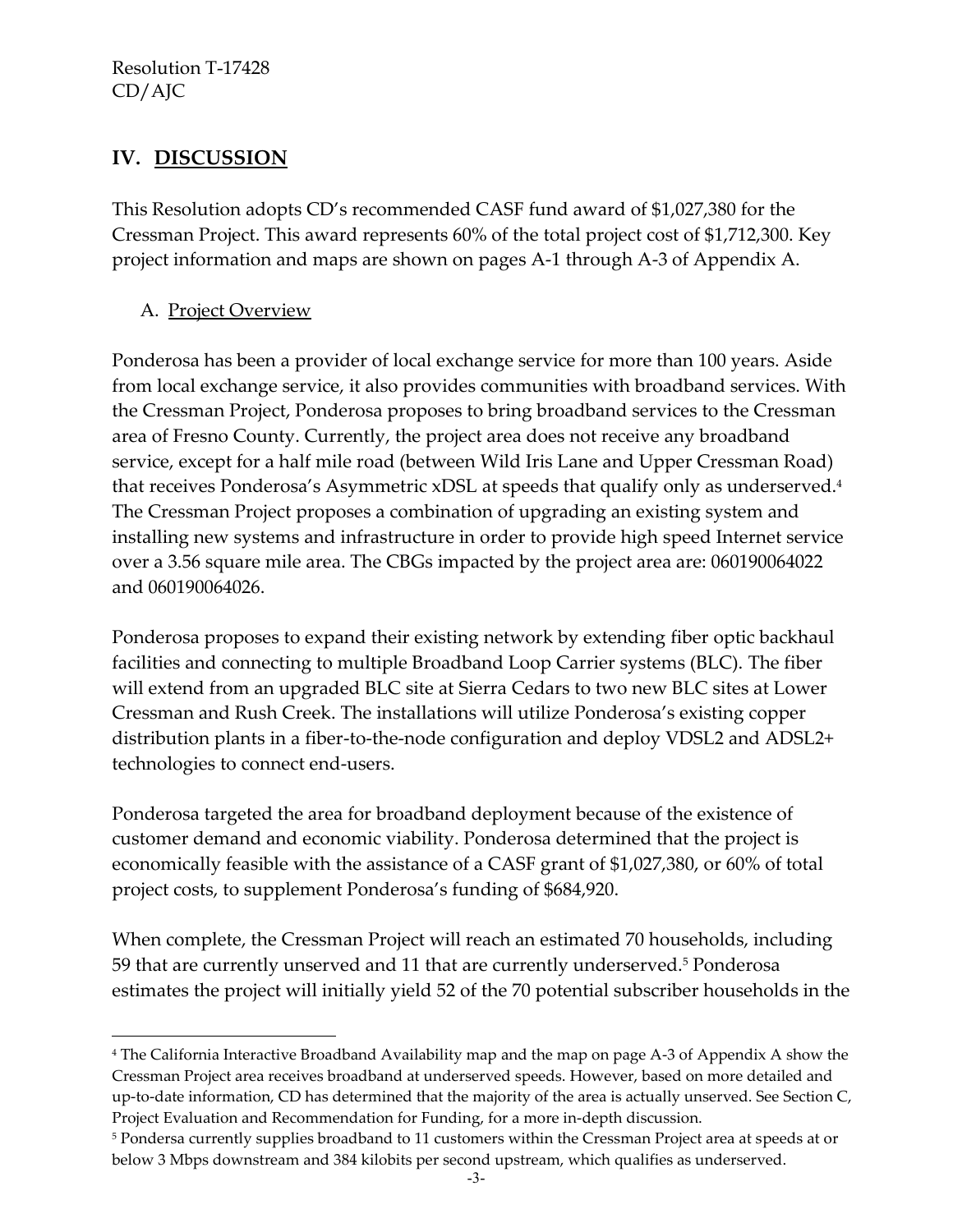proposed area. The project will reach all 70 households at minimum advertised speeds of 6 Mbps/ 1.5 Mbps, which meets the served thresholds of 6 Mbps/ 1.5 Mbps. The maximum speeds offered will be 24 Mbps/ 2 Mbps via VDSL2 technology available to approximately 21 households. Most of the other households will receive ADSL2+ technology, with maximum advertised speeds of 12 Mbps/ 1.5 Mbps.

Ponderosa has committed to a broadband pricing plan under the terms shown below for two years, starting from the beginning date of service. This commitment is for its affiliate, Ponderosa Cablevision, which will provide Internet access over Ponderosa's network. Ponderosa will also provide wholesale access to its network to other Internet service providers. The recurring monthly rates assume a one year commitment by the customer.

|                                 |                                      |                          | <b>Broadband Price</b> |  |  |
|---------------------------------|--------------------------------------|--------------------------|------------------------|--|--|
|                                 | <b>Broadband Speed</b>               | Standalone               | when purchased with    |  |  |
|                                 | (Up/Down)                            | <b>Broadband Service</b> | <b>Voice Service</b>   |  |  |
|                                 |                                      |                          |                        |  |  |
| <b>Monthly Recurring Rates:</b> |                                      |                          |                        |  |  |
| Standard                        | $6$ Mbps/ 1.5 Mbps                   | \$112.95                 | \$54.95                |  |  |
| <b>Broadband Pro</b>            | $12 \text{ Mbps} / 1.5 \text{ Mbps}$ | \$117.95                 | \$59.95                |  |  |
| <b>Broadband Extreme</b>        | 10 Mbps/3 Mbps                       | \$149.95                 | \$74.95                |  |  |
| Modem Rental (optional)         |                                      | \$3.95                   | \$3.95                 |  |  |
|                                 |                                      |                          |                        |  |  |
| Non-recurring Charges:          |                                      |                          |                        |  |  |
| Modem Purchase (optional)       |                                      | \$89.00                  | \$89.00                |  |  |
| <b>Activation Charge</b>        |                                      | Fee Waived               | Fee Waived             |  |  |

#### B. Project Qualification

 $\overline{a}$ 

To qualify for the CASF program, the applicant is required to submit proof that the area is unserved or underserved by submitting shapefiles of the proposed project. CD reviews the submitted shapefiles and compares them with United States 2010 Census data and the California Interactive Broadband Availability maps which contain broadband availability data as of June 30, 2012. <sup>6</sup> Once CD determines that the area is eligible either as an unserved or underserved area, CD evaluates all other information submitted by the applicant to determine if the project meets the requirements outlined in D.12-02-015.

<sup>6</sup> Since Ponderosa's submission of its CASF project application, Round 7 broadband availability data as of December 31, 2012, has become available in the California Interactive Broadband Map. The latest data continues to show that the proposed project area does not have broadband availability at served speeds of 6 Mbps download and 1.5 Mbps upload.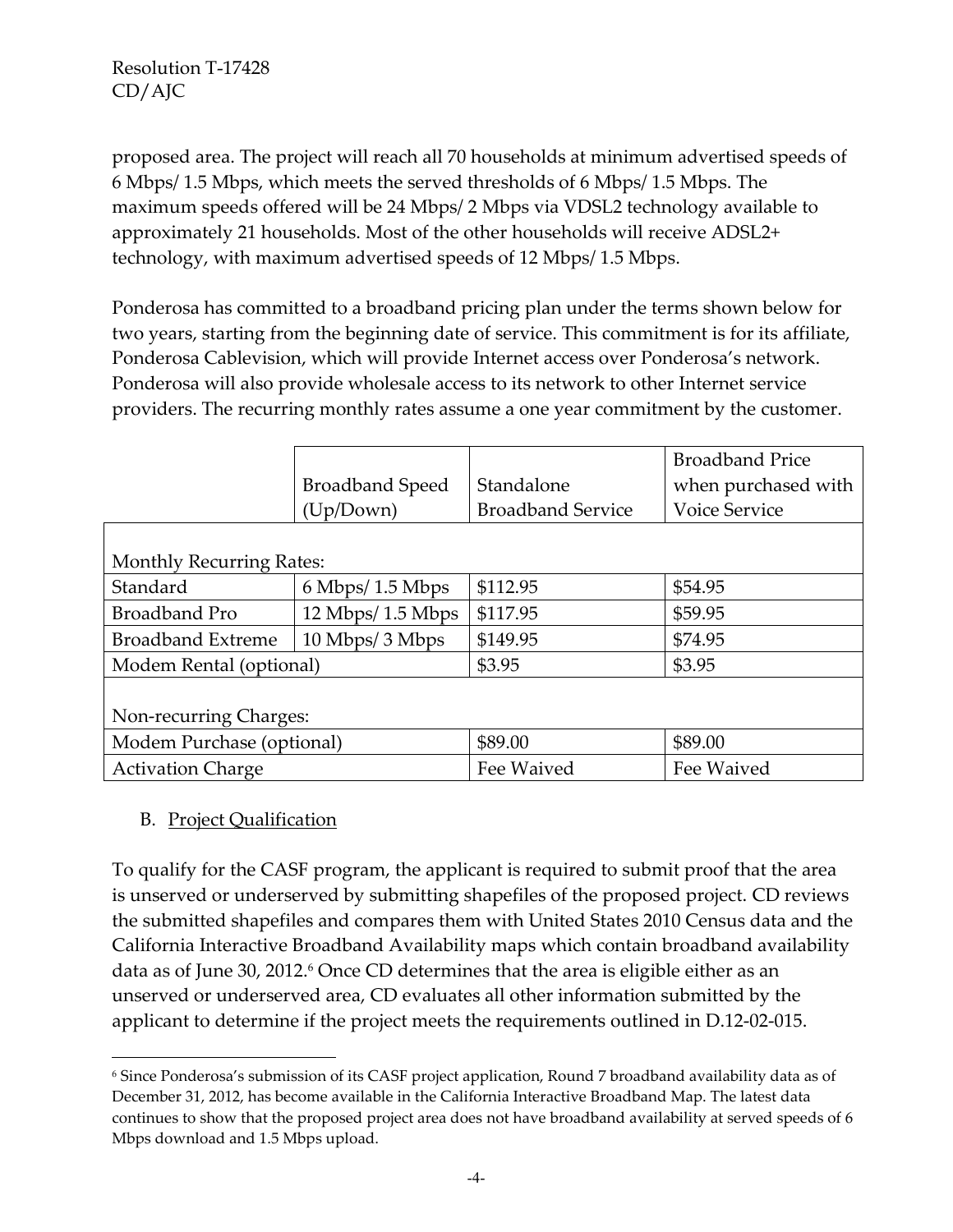$\overline{a}$ 

Other information CD reviews includes: proof of a Certificate of Public Convenience and Necessity (CPCN) from the Commission; descriptions of current and proposed broadband infrastructure; number of potential subscriber households and average income; project construction schedule; project budget; proposed pricing and commitment period for new subscribers; and financial viability of the applicant.

As an initial step in the review of Ponderosa's application, CD checked the CBGs submitted in the project application and determined that the project area was indeed eligible for CASF funding. In doing so, CD found broadband availability at served speeds by satellite providers such as Hughes.net and Skycasters, LLC. However, as adopted in D.12-02-015, the Commission does not consider satellite broadband service in CASF project evaluation, unless the satellite project in an area was previously funded by the CASF.<sup>7</sup>

Additionally, CD requested greater detail concerning the current infrastructure, project budget, pro forma financials, project broadband speeds, and possible impacts to the environment and community. CD also obtained a revised pricing plan to include standalone broadband service rates.

## C. Project Evaluation and Recommendation for Funding

CD evaluated the application with respect to the scoring criteria defined in D.12-02-015, Appendix 1, Section VIII (Scoring Criteria). The scoring criteria include: (i) Funds Requested per Potential Customer, (ii) Speed, (iii) Financial Viability, (iv) Pricing, (v) Total Number of Households in the Proposed Area, (vi) Timeliness of Completion of Project, (vii) Guaranteed Pricing Period, and (viii) Low-Income Areas.

This project had a relatively low score compared to other projects, due, in part, to the low number of households within the project area. However, the project did score particularly well in two important categories: Financial Viability and Low-Income Areas.

The Commission considers unserved areas as having the highest priority, and CD contends that the funding of the Cressman Project meets this goal. At the outset of CD's evaluation of the Cressman Project, CD determined that the entire area was considered underserved. With the exception of the aforementioned half mile road that currently receives Ponderosa's Asymmetric xDSL, the project area was considered underserved due to the availability of mobile broadband. According to the California Interactive

<sup>7</sup> This determination was based on the limited speed capabilities of satellite services, the cost to the consumer, high latency, and unreliability known at the time of the decision, D. 12-02-015 at 13-15. Since that time, like other technologies, satellite services have improved.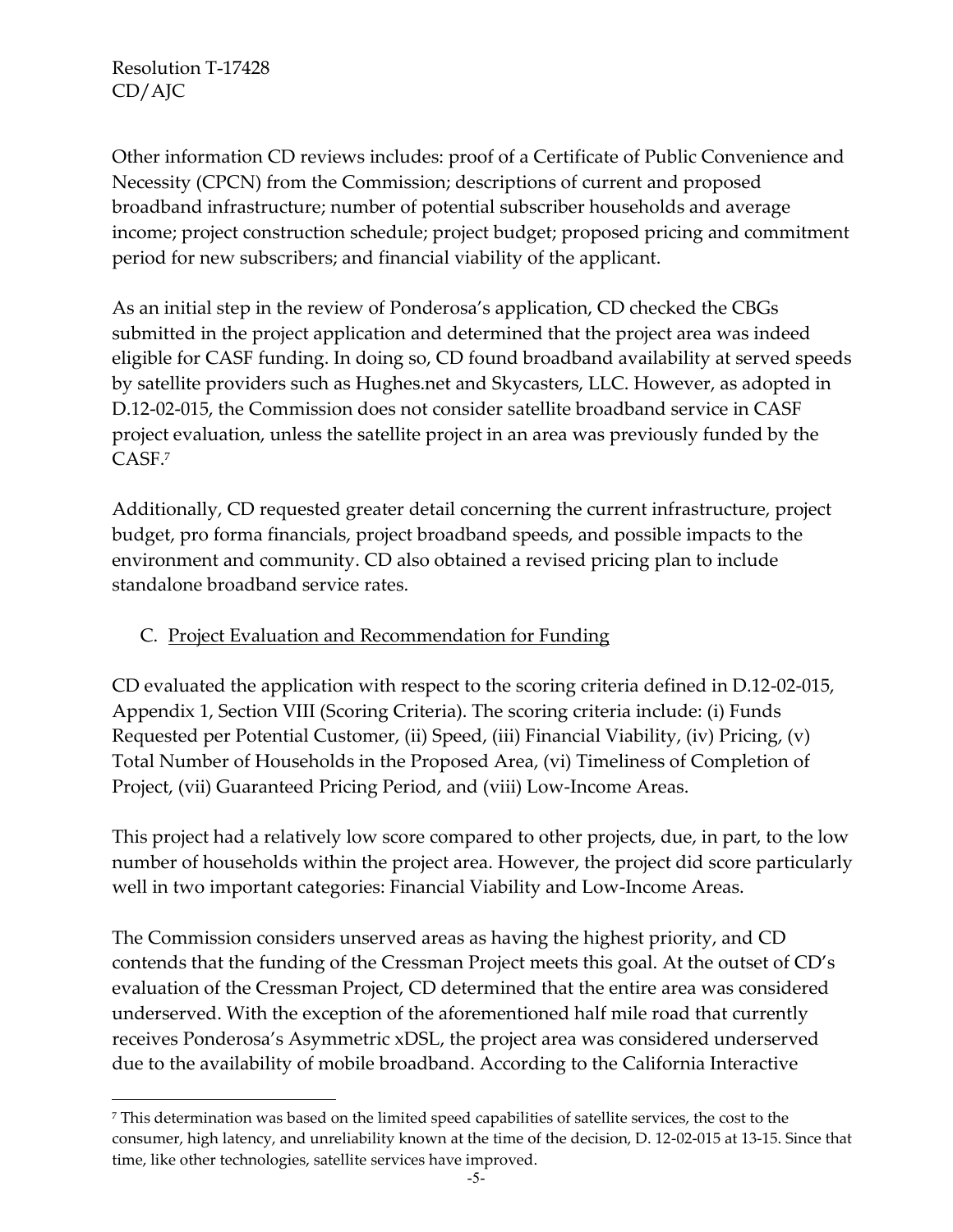$\overline{a}$ 

Broadband Availability map, AT&T Mobility and Verizon Wireless provide all or part of the project area with mobile broadband service that qualifies as underserved. However, Ponderosa provided evidence to the contrary, namely the results of 24 CalSPEED mobile broadband tests.<sup>8</sup> The test results, which measured broadband speeds on the AT&T Mobility and Verizon Wireless networks, unanimously show a complete lack of mobile broadband service. CD believes that these tests, which were performed at various locations throughout the proposed project area, sufficiently demonstrate the area does not receive mobile broadband. Therefore, CD considers the area to be unserved, except for the small portion that receives Ponderosa's Asymmetric xDSL at underserved speeds.

CD's review of the Cressman Project revealed some noteworthy qualities that did not factor into the project's score, but have the potential to benefit consumers, businesses and anchor institutions in or around the project area. First, in order to expand their wireline broadband network and offer served speeds, Ponderosa plans to extend their fiber backhaul as part of the Cressman Project. In fact, extending the fiber backhaul will account for over 90% of the total project costs. While the Cressman Project may cost more per household compared to other CASF applications, the majority of the costs are directly related to the remote location of the communities. Any provider that wishes to offer wireline broadband services in the Cressman area will incur similar expenses related to the build out of its network backhaul.

Next, Ponderosa contends that the extension of its fiber backhaul also has potential value beyond serving the Cressman Project area. Although not part of the Cressman Project, Ponderosa stated their long term plan is to eventually serve the Blue Canyon rural subdivision, which includes a United States Forest Service workstation and fire camp, approximately 5.5 miles beyond the Rush Creek BLC. Beyond the Blue Canyon community, and also not part of the Cressman Project, Ponderosa aims to extend the fiber to connect to existing fiber at their Exchequer site so as to complete a fiber network ring, which would provide route diversity and protection in case of a fiber cut or disaster. CD recognizes the potential future value of the fiber extension included within the Cressman Project, but did not consider the above noted examples when scoring or ranking the Cressman Project.

<sup>8</sup> CalSPEED is a mobile application released by the Commission. It allows end-users to measure the quality and speed of a mobile data network. CalSPEED conducts a two-phase test, including initial testing and results validation to accurately reflect end-user experience. Results are uploaded to a public repository at the Commission.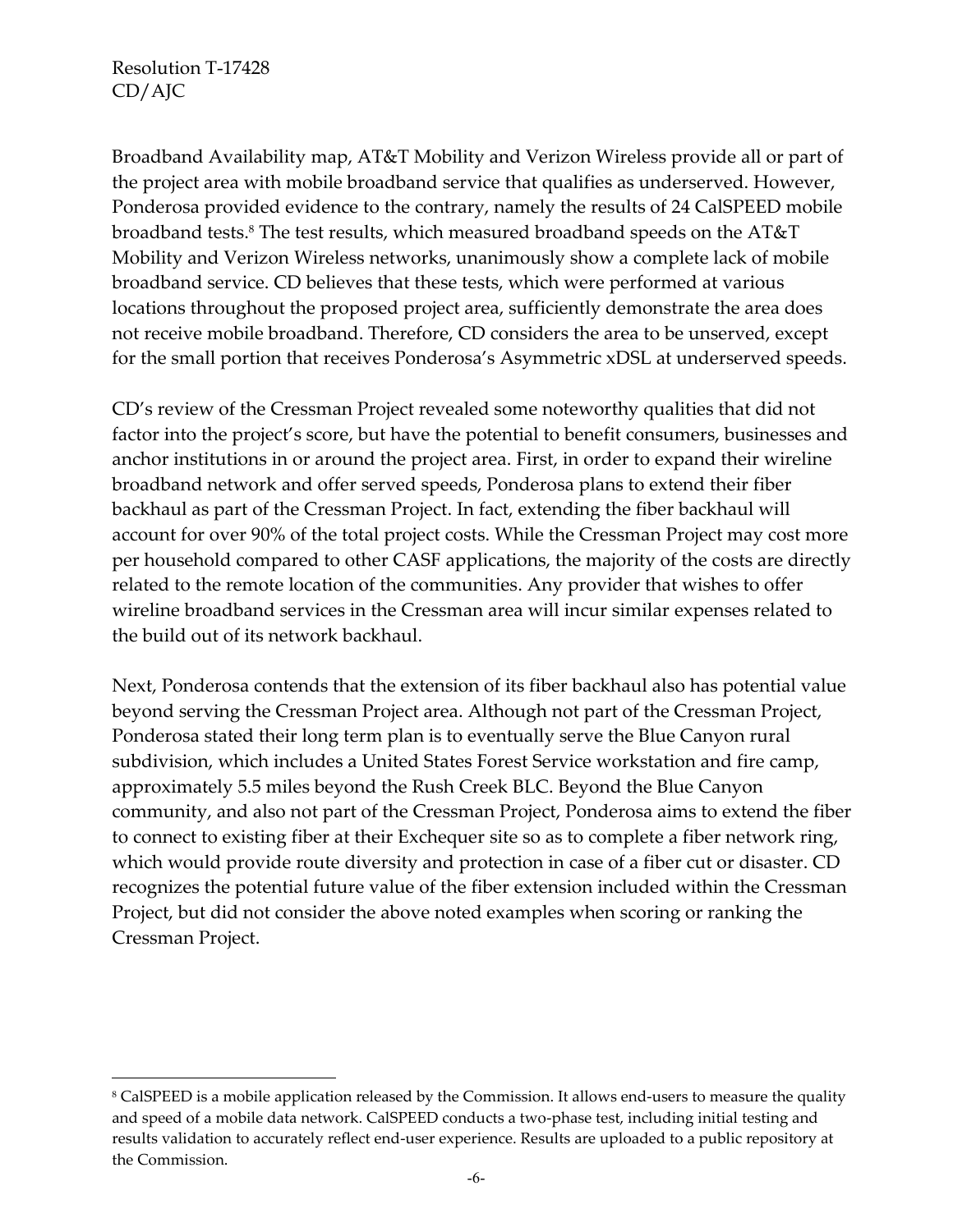## D. Safety Impact

The Cressman Project is in a remote area of the Sierra Nevada Mountains. Telephone and broadband access to emergency services is essential in these remote areas, where the threat of fire, harsh weather conditions, and other disasters can have severe impacts. During these types of emergencies, the first responders rely on the local communication network to acquire information and communicate with others.

CD did not identify any anchor institutions within the Cressman Project area. However, there are several anchor institutions in the area surrounding the Cressman Project, including: elementary and high schools, the US Forest Service, a county library, a fire station, the California Highway Patrol, Cal Trans, California Land Management, U.S. Postal Services, Fresno County Public Works, and Southern California Edison. High speed broadband will enhance the Cressman community's access to these entities and the services they provide.

# **V. COMPLIANCE REQUIREMENTS**

Ponderosa is required to comply with all guidelines, requirements, and conditions associated with the grant of CASF funds as specified in D.12-02-015. Such compliance includes, but is not limited to:

## A. California Environmental Quality Act (CEQA)

The Cressman Project is subject to the CEQA review. The Commission must complete CEQA review prior to disbursing CASF funds for construction activities.

Ponderosa has provided the Commission with construction plans for the Cressman Project area. It consists of extending fiber backhaul facilities from an upgraded BLC site at Sierra Cedars to two new BLC sites at Lower Cressman and Rush Creek. The new BLC sites will be capable of delivering high speed broadband via both VDSL2 and ADSL2+ Annex M over twisted copper pairs. The BLC sites will be in Ponderosa's existing road right-of-way within an existing private easement. The project includes the installation of approximately 6.4 miles of buried fiber. The fiber construction is within the Sierra National Forest along dirt roads parallel and adjacent to Ponderosa's existing copper right-of-ways. Ponderosa believes that portions of Cressman Project will require a Sierra National Forest Special Use Permit.

Ponderosa has asserted that it is not aware of any sensitive environmental habitat, scenic highway or cultural resources near the project site.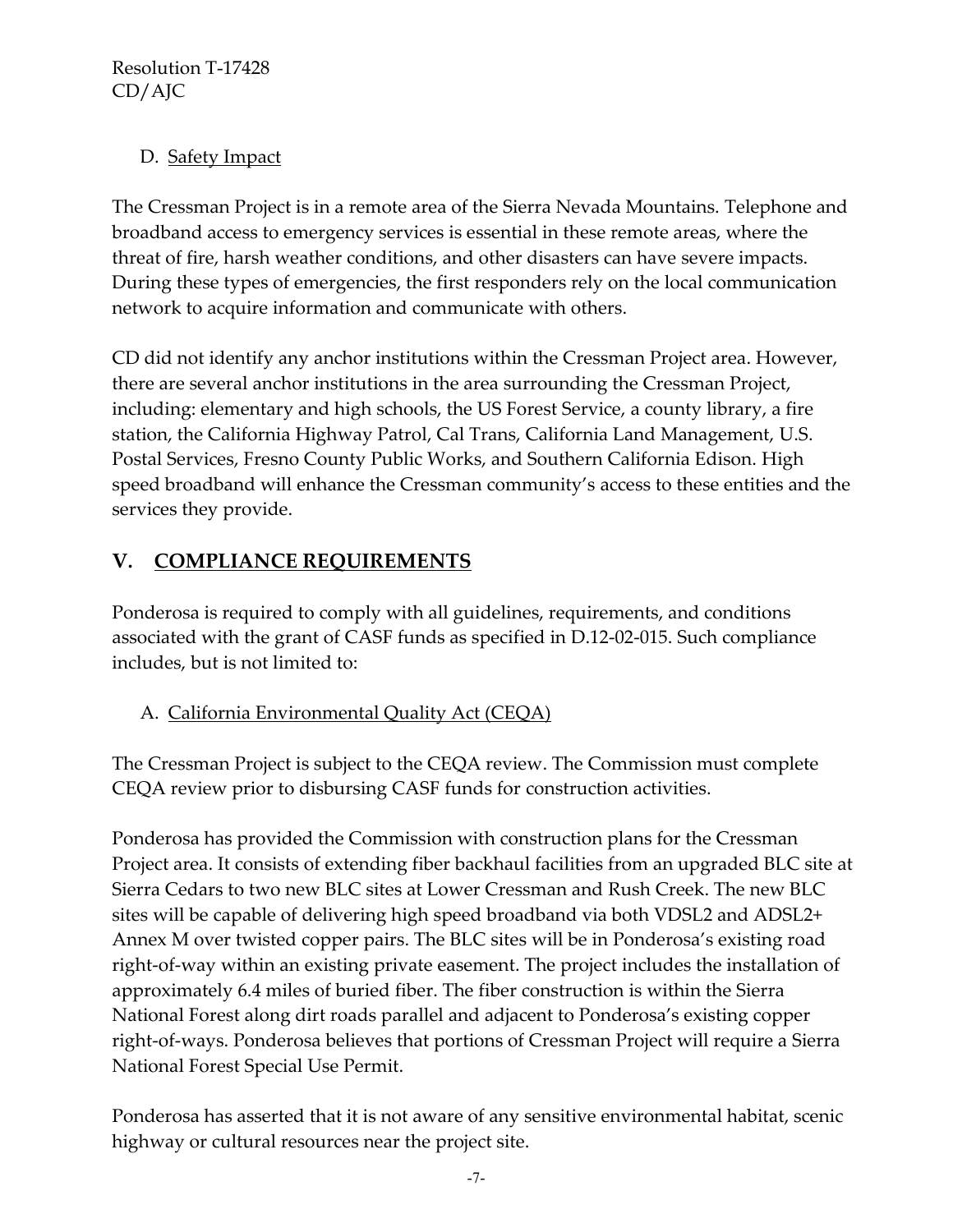Prior to any construction activity, Ponderosa is required to seek further authority from the Commission for such activity by filling a Proponent's Environmental Assessment (PEA) pursuant to Commission Rule of Practice and Procedure 2.4; and must undergo an environmental review pursuant to CEQA.<sup>9</sup> Ponderosa should contact the Supervisor of the Commission's Energy Division CEQA Unit well in advance of a contemplated filing to consult with staff regarding the process of developing and filing a PEA; providing for cost recovery per Rule of Practice and Procedure 2.5; and entering into a Memorandum of Understanding to allow the Energy Division to initiate the retention of an environmental contractor to perform the environmental review.

Ponderosa may file a completed CEQA review conducted by another agency acting as the Lead Agency pursuant to CEQA. If this occurs, Ponderosa should make every effort to ensure that the Commission's CEQA Unit is aware of and included in the CEQA process. Carriers should contact the Supervisor of the Commission's Energy Division CEQA Unit well in advance of a contemplated filing to consult with staff regarding the applicability of another agency's CEQA review.

Ponderosa must provide the PEA prior to the first 25% payment. The PEA submission should include information on any land crossing sites requiring discretionary or mandatory permits or environmental review pursuant to CEQA (including the type of permit required, the name of the permitting agency/agencies and the Lead Agency if an environmental review is required). Also, Ponderosa must also agree to identify, prior to the first 25% payment, any other special permits required with a reference to the government agencies which grant these permits.

Ponderosa must complete CEQA review prior to any of the company's ground breaking activities, must identify any other special permit requirements, and must provide those with a cross-reference to the government agencies from which the permits will be or have been required for the project.

## B. Deployment Schedule

The Commission expects Ponderosa to complete the project within 21 months from the start date. If the applicant is unable to complete the proposed project within the 21 month timeframe established by the Commission, it must notify CD's Director as soon as it becomes aware of this prospect. The Commission may reduce payment for failure to notify CD's Director and timely complete the project. In D.12-02-015, the Commission's

 $\overline{a}$ 

<sup>9</sup> California Public Resources Code § 21000 *et seq*.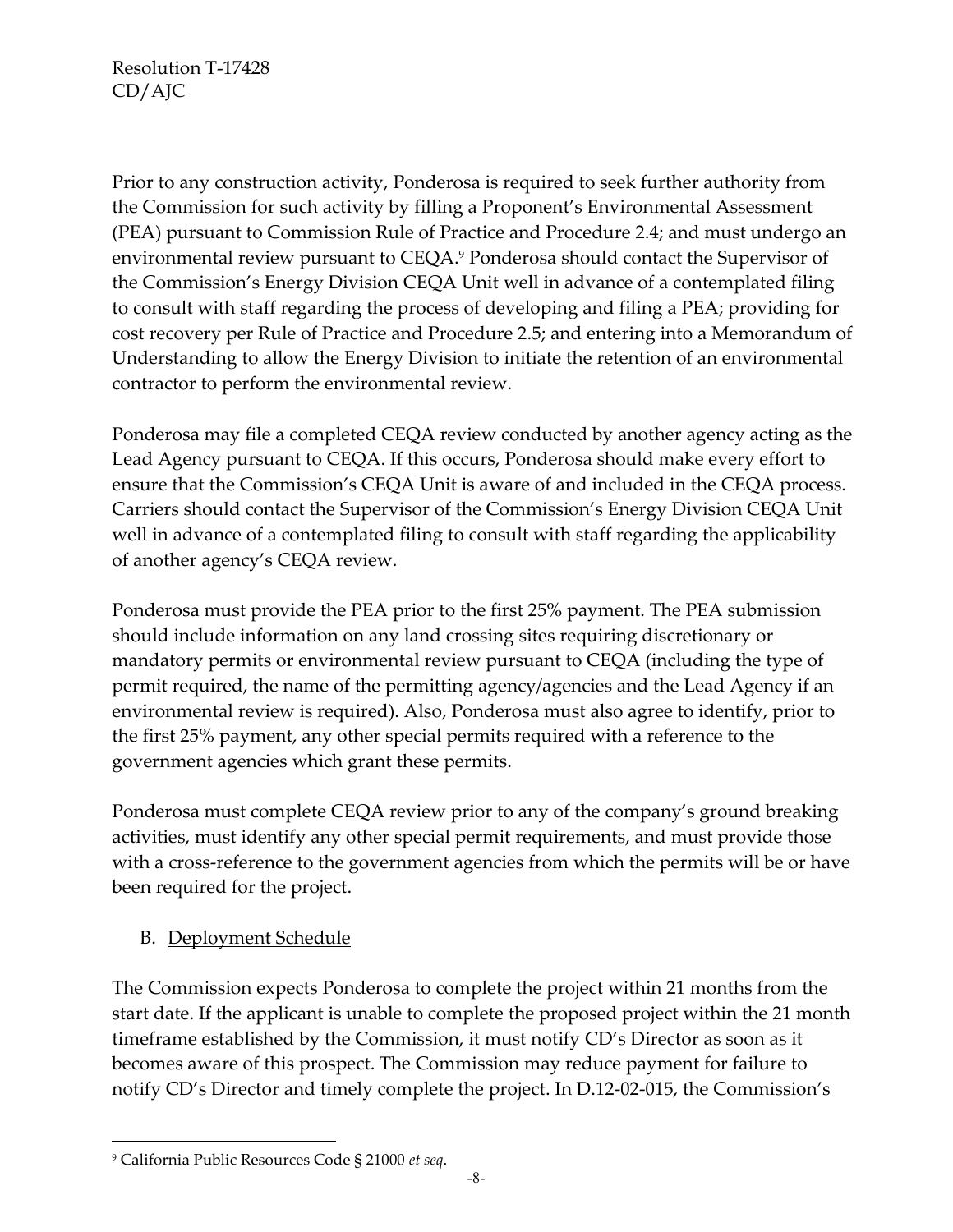requirement to complete the build-out of a CASF funded project is within 24 months from approval of the application.

## C. Execution and Performance

CD and the CASF grant recipient shall determine a project start date after the Commission has granted all approvals to the CASF grant recipient. Should the recipient or Contractor fail to commence work at the agreed upon time, the Commission, upon five days written notice to the CASF recipient, reserves the right to terminate the award.

In the event that the CASF recipient fails to complete the project, in accordance with the terms of approval granted by the Commission, the CASF recipient must reimburse some or all of the CASF funds that it has received.

The CASF grant recipient must complete all performance under the award on or before the termination date of the award.

## D. Performance Bond

The Commission does not require a performance bond if the applicant certifies that the percentage of the total project costs it is providing comes from its capital budget and is not obtained from outside financing. In its application, Ponderosa certified that 40% of the total project costs it is providing will come from its existing capital budget. Therefore, a performance bond is not required for this project.

## E. Price Commitment Period

The minimum required price commitment period for broadband service to all households within the project area is two years. Ponderosa guarantees the price of service offered in the project area for two years.

## F. Project Audit

The Commission has the right to conduct any necessary audit, verification, and discovery during project implementation/construction to ensure that CASF funds are spent in accordance with Commission approval.

The recipient's invoices will be subject to a financial audit by the Commission at any time within three years of completion of the work.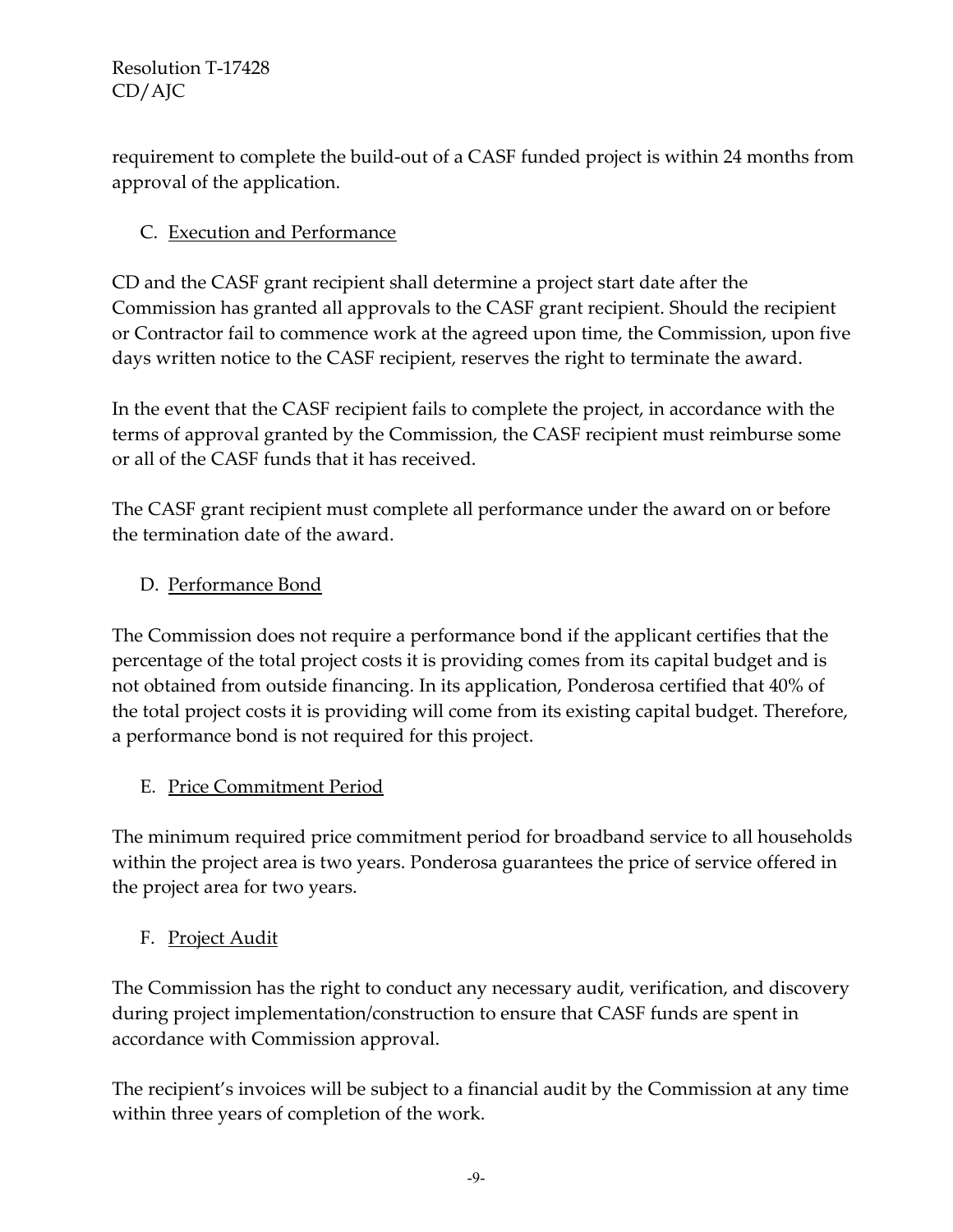## G. Providing Voice Service

Ponderosa currently provides voice services, which meet the Federal Communications Commission (FCC) standards for E-911 service. Ponderosa will continue to provide voice services.

## H. Reporting

Grantees must submit quarterly progress reports on the status of the project irrespective of whether grantees request reimbursement or payment.

Before full payment of the project, the CASF recipient must submit a project completion report. Progress reports shall use the schedule for deployment, major construction milestones and costs submitted in the proposal; indicate the actual date of completion of each task/milestone as well as problems and issues encountered, and the actions taken to resolve these problems and issues during project implementation and construction; and identify future risks to the project. Recipients shall also include test results on the download and upload speeds on a CBG and zip code basis in the final completion report. Recipients must certify that each progress report is true and correct under penalty of perjury.

## I. Submission of Form 477

 $\overline{a}$ 

The FCC currently requires broadband providers to biannually submit the Form 477, which includes speed data. While there is an imperfect match between the data that is reported in the Form 477 and to the CASF, Form 477 data will be useful in documenting CASF deployment for the new service area of the carrier. CASF recipients shall submit a copy of their Form 477 data directly to the Commission, under General Order 66-C, when they submit this data to the FCC for a five-year period after completion of the project.<sup>10</sup>

# **VI. PAYMENTS TO CASF RECIPIENTS**

Submission of invoices from and payments to Ponderosa shall be made in accordance with Section XI of Appendix 1, of D.12-02-015 and according to the guidelines and supporting documentation required in D.12-02-015.

Payment to Ponderosa shall follow the process adopted for funds created under P. U. Code § 270. The following table describes the timeline for processing CASF payments.

<sup>10</sup> *Approval of the California Advanced Services Fund (CASF) Application Requirements and Scoring Criteria for Awarding CASF Funds* (2008) Cal. P.U.C. Res. No. T-17143 at 4.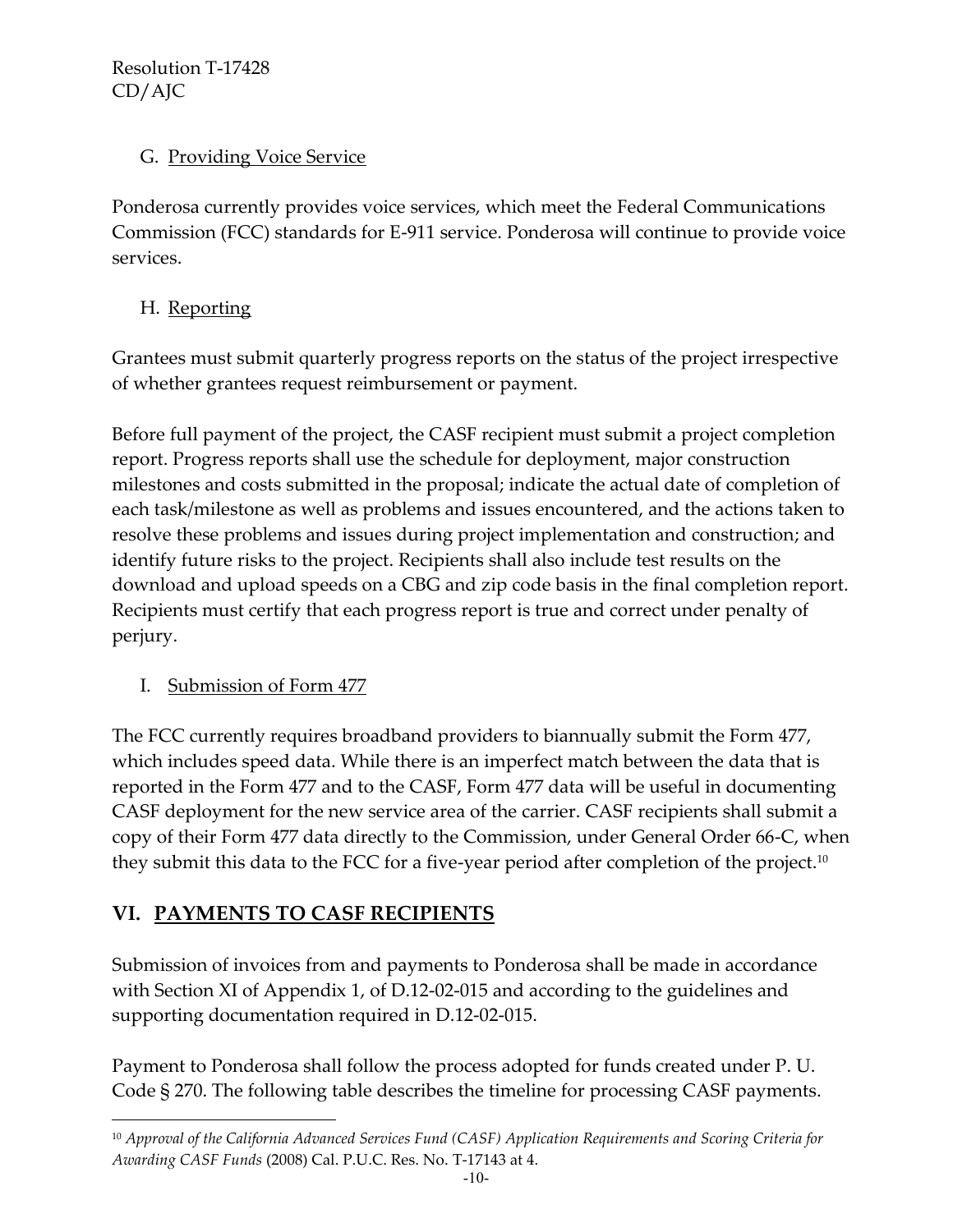$\overline{a}$ 

| Event                                 | Payment Cycle 1                  | Payment Cycle 2                                     |
|---------------------------------------|----------------------------------|-----------------------------------------------------|
|                                       | (Day/Month)                      | (Day/Month)                                         |
| Invoices due from                     | 5 <sup>th</sup> of Month 1       | $20th$ of Month 1                                   |
| Ponderosa, to CD                      |                                  |                                                     |
| Payment letters from CD to            | On 19th of Month 1               | On $4th$ of Month 2                                 |
| Administrative Services <sup>11</sup> |                                  |                                                     |
| Invoices submitted from               | $20th$ through $26th$ of Month 1 | 5 <sup>th</sup> through 13 <sup>th</sup> of Month 2 |
| Administrative Services to            |                                  |                                                     |
| State Controller's Office for         |                                  |                                                     |
| payments                              |                                  |                                                     |

Ponderosa may submit its invoices under Payment Cycle 1 or 2.

If any date in this payment schedule falls on a weekend or holiday, that date will be advanced to the next business day, but the remaining dates in the payment schedule will remain unchanged. The State Controller's Office (SCO) requires 14- 21 days to issue payment from the day that requests are received by SCO.

## **VII. COMMENTS ON DRAFT RESOLUTION**

In compliance with P.U. Code § 311(g), a notice letter was emailed on November 19, 2013, informing all applicants filing for CASF funding, parties on the service list of R.06-06-028, and the CASF distribution list of the availability of the draft of this Resolution for public comments at the Commission's website [http://www.cpuc.ca.gov/PUC/documents/.](http://www.cpuc.ca.gov/PUC/documents/) This letter also informed parties that the final conformed Resolution adopted by the Commission will be posted and available at this same website.

No opening or reply public comments were submitted in response to the abovementioned notice.

<sup>&</sup>lt;sup>11</sup> The above schedule is contingent on the CASF recipient submitting clear, complete, and error-free invoices to CD. Additional time to process payments may be necessary if CD finds problems with the submitted invoices.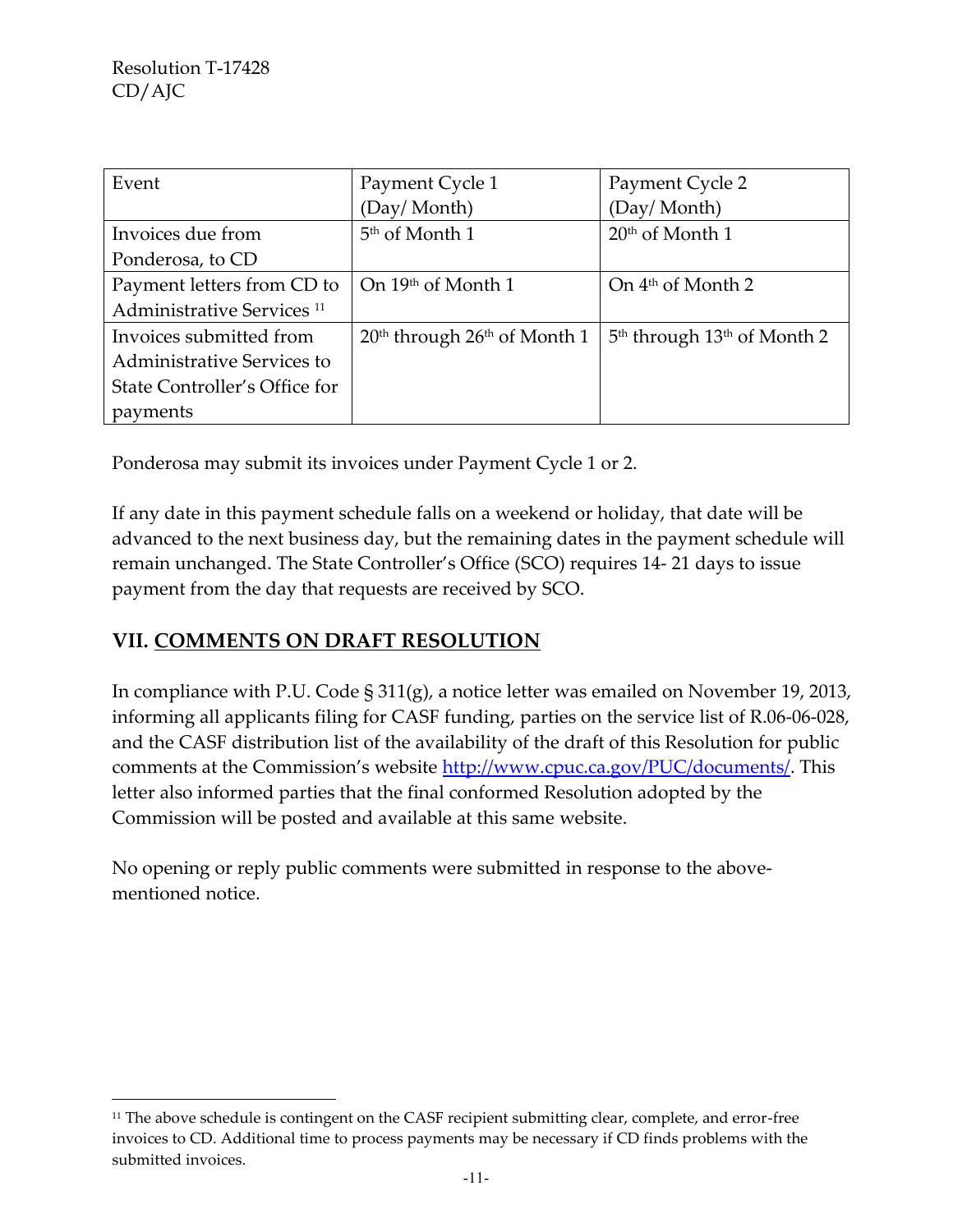## **VIII. FINDINGS**

- 1. On May 10, 2012, the Commission approved Resolution T-17362 which established the application deadlines for the CASF Broadband Infrastructure Grant Account and the Revolving Loan Account as follows: October 1, 2012, for unserved areas; February 1, 2013, for underserved areas not previously funded by the CASF and hybrid projects that cover both unserved and underserved areas; and, a date to be determined for projects in underserved areas where the existing broadband infrastructure was partially funded by a CASF grant.
- 2. Ponderosa filed an application for CASF funding for its Cressman Project on February 1, 2013. The Cressman Project proposes to install new systems and infrastructure in order to provide high speed Internet service over a 3.56 square mile area. The CBGs impacted by the project area are: 060190064022 and 060190064026.
- 3. CD posted the proposed project area map, CBGs and zip codes by county for the Cressman Project on the Commission's CASF webpage under "Pending New CASF Applications to Offer Broadband as of February 11, 2013." CD received no challenges to the proposed project areas.
- 4. CD reviewed and analyzed data submitted for the Cressman Project CASF grant application to determine the project's eligibility for CASF funding. This data includes, but is not limited to: proof of a CPCN from the Commission; descriptions of current and proposed broadband infrastructure; geographic information system (GIS) formatted shapefiles mapping the project areas; assertion that the area is unserved or underserved; number of potential subscribers and average household incomes; project construction schedule; project budget; proposed pricing and commitment period for new subscribers; and financial viability of the applicant.
- 5. CD reviewed the submitted shapefiles, which mapped the proposed broadband deployment using United States 2010 Census data and the California Broadband Availability Map which contains broadband availability data as of June 30, 2012. The map helped to verify the existence or nonexistence of broadband service areas and broadband speeds, where available.
- 6. Ponderosa provided CD with the results of 24 CalSPEED mobile broadband tests. The test results show a lack of mobile broadband service within the Cressman Project area. As a result, CD considers the area to be unserved, except for the small portion that receives Ponderosa's Asymmetric xDSL at underserved speeds.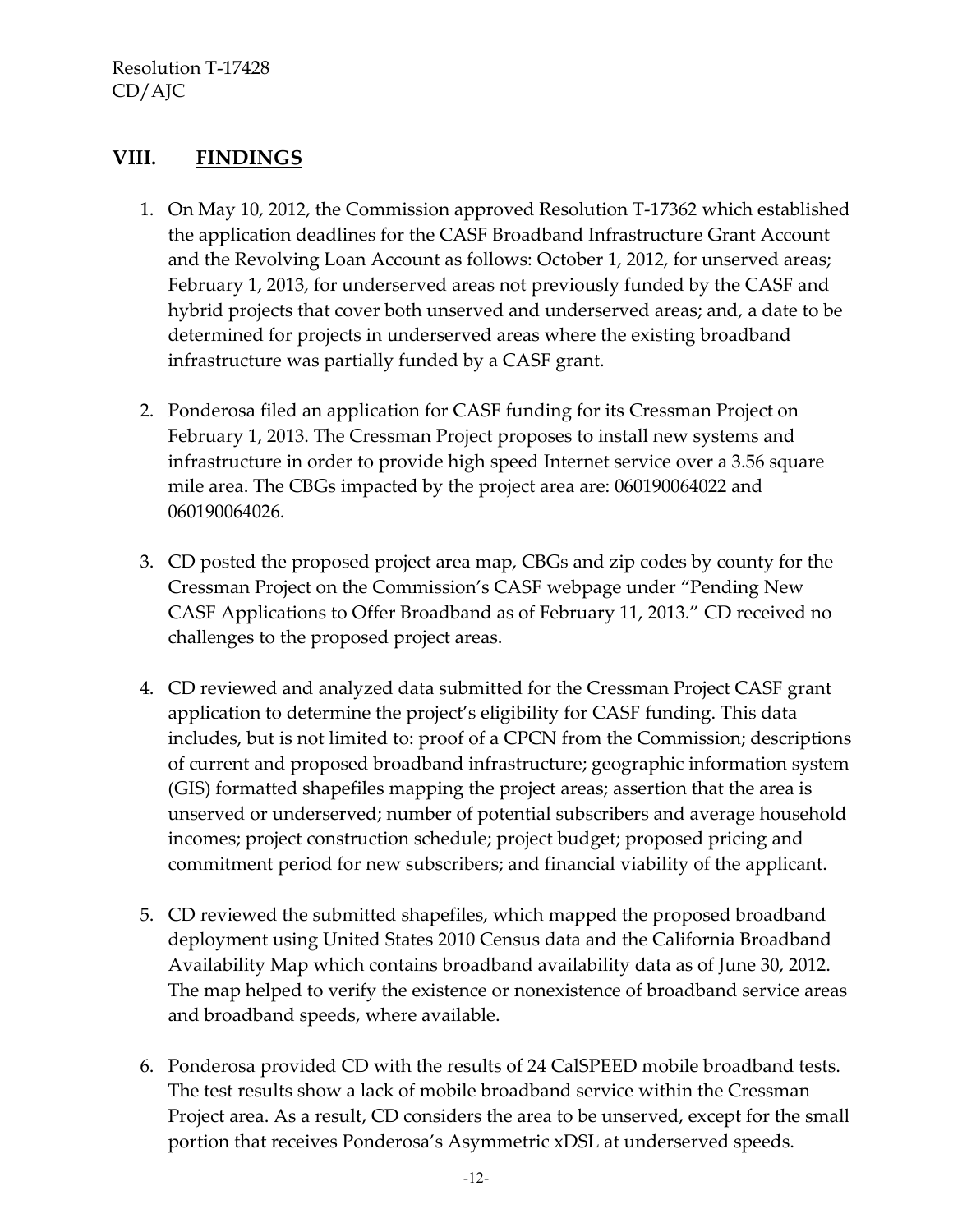- 7. Based on its review, CD determined that the project qualifies for funding under D.12-02-015 and recommends Commission approval of CASF funding for Ponderosa's Cressman Project.
- 8. Ponderosa is not required to post a performance bond because 40% of the total project cost will be financed through Ponderosa's existing capital budget.
- 9. Ponderosa is required to comply with all guidelines, requirements, and conditions associated with the granting of CASF funds as specified in D.12-02-015 such as complying with CEQA and submitting the FCC's Form 477, as specified in Resolution T-17143.
- 10. The Commission must complete CEQA review prior to disbursing CASF funds for construction activities.
- 11. Ponderosa shall submit the PEA to Commission staff prior to the first 25% CASF payment.
- 12. The Commission finds CD's recommendation to fund Ponderosa's Cressman Project as summarized in Appendix A to be reasonable and consistent with Commission Orders and, therefore, adopts such recommendations.
- 13. A notice letter was emailed on November 19, 2013 informing all applicants filing for CASF funding, parties on the service list of R.06-06-028, and the CASF distribution list of the availability of the draft of this Resolution for public comments at the Commission's website: [http://www.cpuc.ca.gov/PUC/documents/.](http://www.cpuc.ca.gov/PUC/documents/) This letter also informed parties that the final conformed Resolution adopted by the Commission will be posted and available at this same website.
- 14. No opening or reply public comments were submitted in response to the November 19, 2013 notice for the draft Resolution.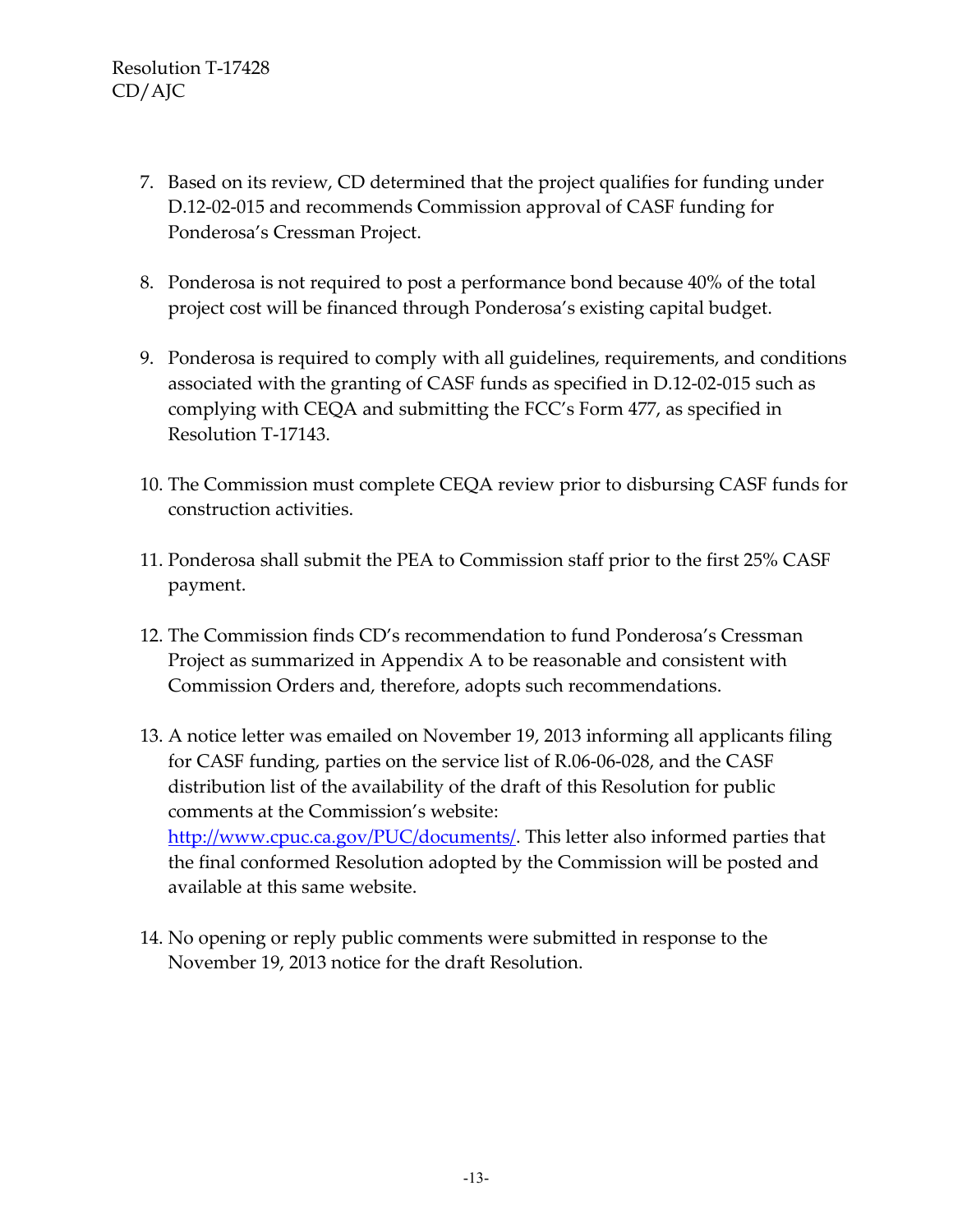#### **THEREFORE, IT IS ORDERED** that**:**

- 1. The Commission shall award \$1,027,380 from the CASF to Ponderosa for the Cressman Project as described herein and summarized in Appendix A of this Resolution.
- 2. The program fund payment of \$1,027,380 for this underserved project shall be paid out of the CASF fund in accordance with the guidelines adopted in D.12-02-015, including compliance with CEQA.
- 3. Payments to the CASF recipient shall be in accordance with Section XI of Appendix 1, of D.12-02-015 and in accordance with the process defined in the "Payments to CASF Recipients" section of this Resolution.
- 4. The CASF fund recipient, Ponderosa, shall comply with all guidelines, requirements and conditions associated with the CASF funds award as specified in D.12-02-015 and must submit the FCC Form 477, as specified in T-17143.

This Resolution is effective today.

I hereby certify that this Resolution was adopted by the Public Utilities Commission at its regular meeting on April 10, 2014. The following Commissioners approved it:

/s/ Paul Clanon

PAUL CLANON Executive Director

 MICHAEL R. PEEVEY President MICHEL PETER FLORIO CATHERINE J.K. SANDOVAL CARLA J. PETERMAN MICHAEL PICKER Commissioners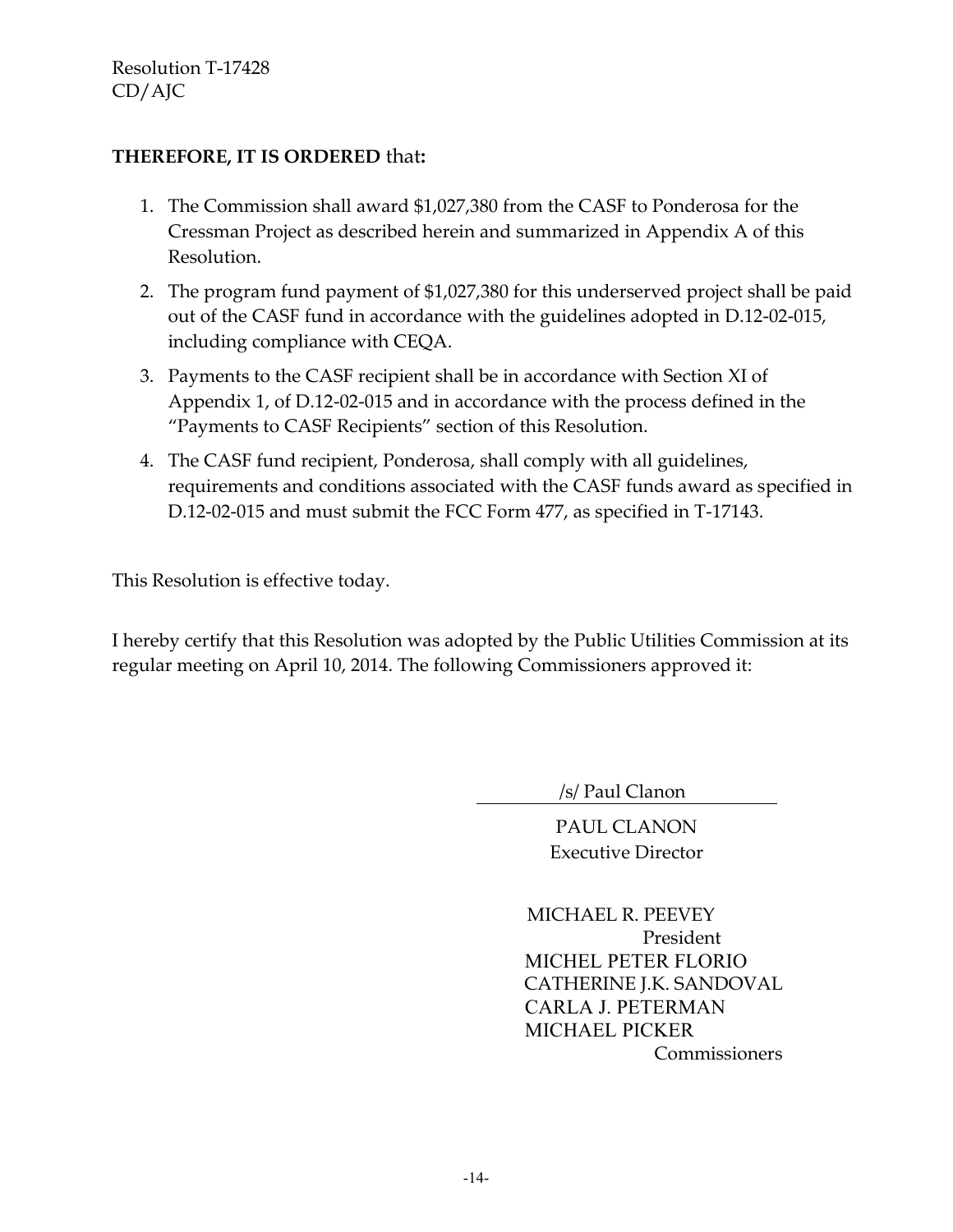#### **APPENDIX A Resolution T–17428 Ponderosa Telephone Company Cressman Project Key Information**

| Project Name                                                          | Ponderosa Telephone Company<br><b>Cressman Project</b>                                                                                                                                                                                                                                                                                                                                                                                       |
|-----------------------------------------------------------------------|----------------------------------------------------------------------------------------------------------------------------------------------------------------------------------------------------------------------------------------------------------------------------------------------------------------------------------------------------------------------------------------------------------------------------------------------|
| Project Plan                                                          | Extend fiber optic backhaul facilities and<br>connecting to multiple Broadband Loop<br>Carrier systems (BLC). The fiber extends<br>from an upgraded BLC site at Sierra<br>Cedars to two new BLC sites at Lower<br>Cressman and Rush Creek. The<br>installations will utilize Ponderosa's<br>existing copper distribution plants in a<br>fiber-to-the-node configuration and deploy<br>VDSL2 and ADSL2+ technologies to<br>connect end-users. |
| Project Size (in square miles)                                        | 3.56                                                                                                                                                                                                                                                                                                                                                                                                                                         |
| Download/ upload speed (in Mbps)                                      | $6$ Mbps $/$ 1.5 Mbps                                                                                                                                                                                                                                                                                                                                                                                                                        |
| Location                                                              | Fresno County                                                                                                                                                                                                                                                                                                                                                                                                                                |
| Community Name                                                        | Cressman                                                                                                                                                                                                                                                                                                                                                                                                                                     |
| CBGs/Household Income                                                 | 060190064022 / \$59,127                                                                                                                                                                                                                                                                                                                                                                                                                      |
|                                                                       | 060190064026 / \$82,500                                                                                                                                                                                                                                                                                                                                                                                                                      |
| Zip Codes                                                             | 93664 and 93667                                                                                                                                                                                                                                                                                                                                                                                                                              |
| <b>Estimated Potential Subscriber Size</b><br>Households/ Subscribers | 70 (59 unserved and 11 underserved)                                                                                                                                                                                                                                                                                                                                                                                                          |
| Deployment Schedule (from Commission<br>approval date)                | 21 months                                                                                                                                                                                                                                                                                                                                                                                                                                    |
| Proposed Project Budget                                               |                                                                                                                                                                                                                                                                                                                                                                                                                                              |
| Total                                                                 | \$1,712,300                                                                                                                                                                                                                                                                                                                                                                                                                                  |
| Amount of CASF Funds requested (60%)                                  | \$1,027,380                                                                                                                                                                                                                                                                                                                                                                                                                                  |
| Internally funded (40%)                                               | \$684,920                                                                                                                                                                                                                                                                                                                                                                                                                                    |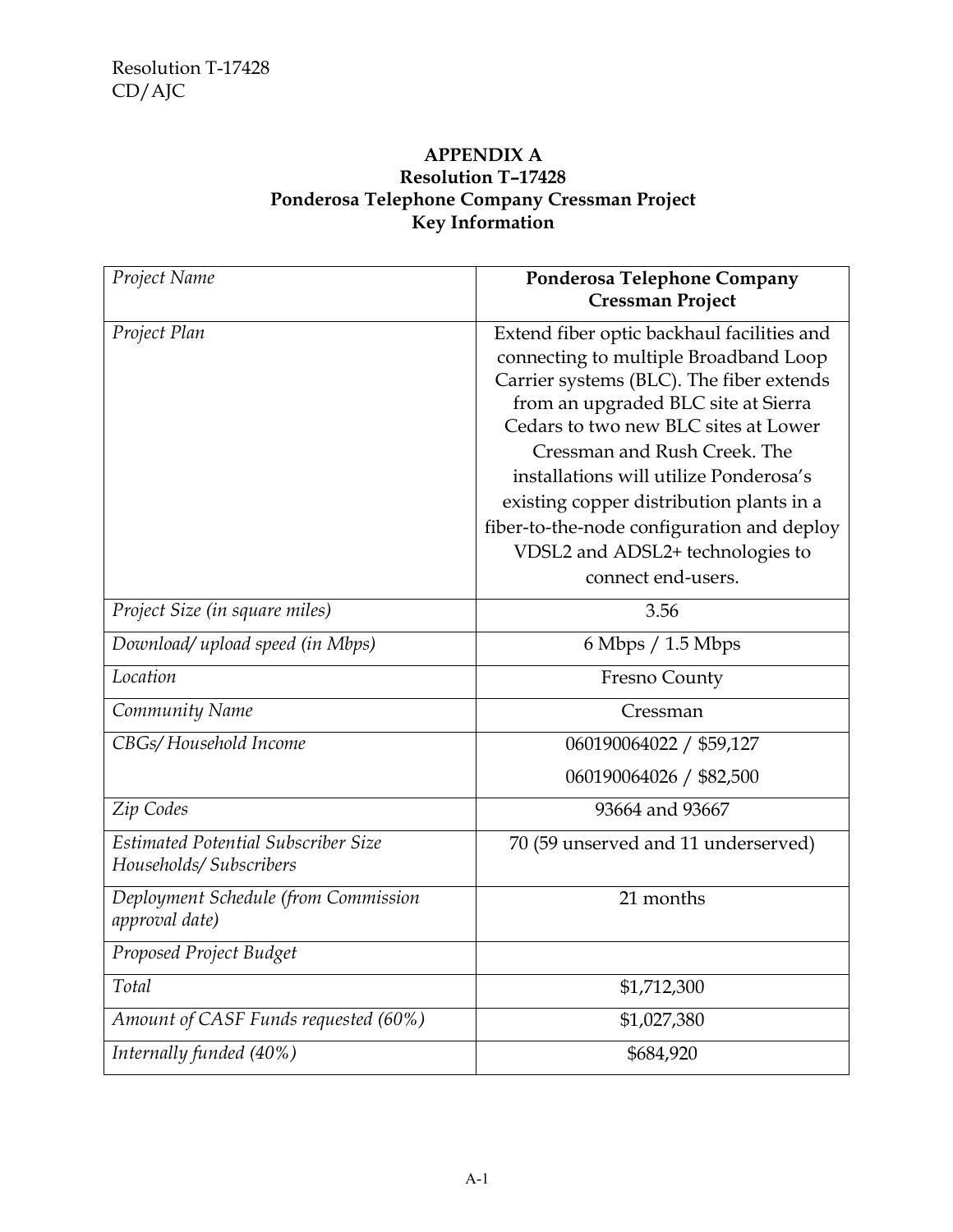